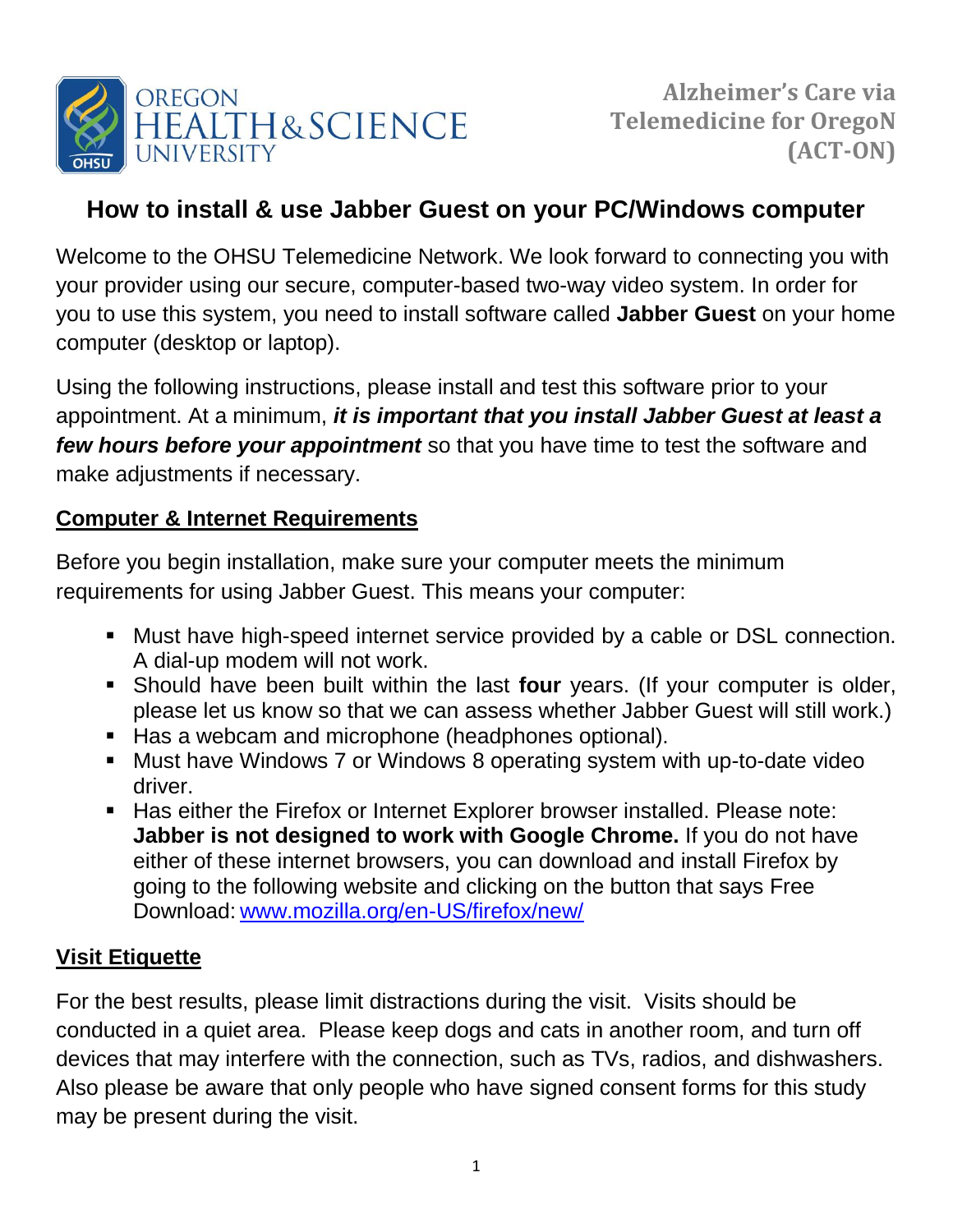### **Step-by-step Installation Instructions**

Please follow each step carefully to help you download and test the software for your telemedicine visit. If you need assistance, please call **503-494-3556** or **503-475-8330.**

#### **Prior to your appointment:**

Step 1:

If your camera and microphone are not built into your computer, connect your camera and microphone to your computer.

Step 2:

Click on this link -- [https://jabberlink.ohsu.edu/call/ohsujabbertest.](https://jabberlink.ohsu.edu/call/ohsujabbertest) You will be taken to the install page.

Step 3:

When the page loads, click the blue "Install" button.

This will begin the download of the Jabber Guest plug-in for PCs.

If you see the Windows Firewall security warnings, click "Allow Access" at the bottom.

| date Cisco Jabber<br>÷<br>$\times$                                                          | $\equiv$ | $\blacksquare$ |  |
|---------------------------------------------------------------------------------------------|----------|----------------|--|
| ☆ 自<br>$\bigcap$ https://jabberlink.ohsu.edu/call/ $\nabla \subset$<br>Q Search             |          | $\mathcal{D}$  |  |
| Cisco Jabber                                                                                |          |                |  |
| The Cisco Jabber Guest Plug-in is needed for video chat<br>functionality.<br><b>Install</b> |          |                |  |
| <b>O</b> By clicking Install, you agree to the End User License<br>Agreement                |          |                |  |
|                                                                                             |          |                |  |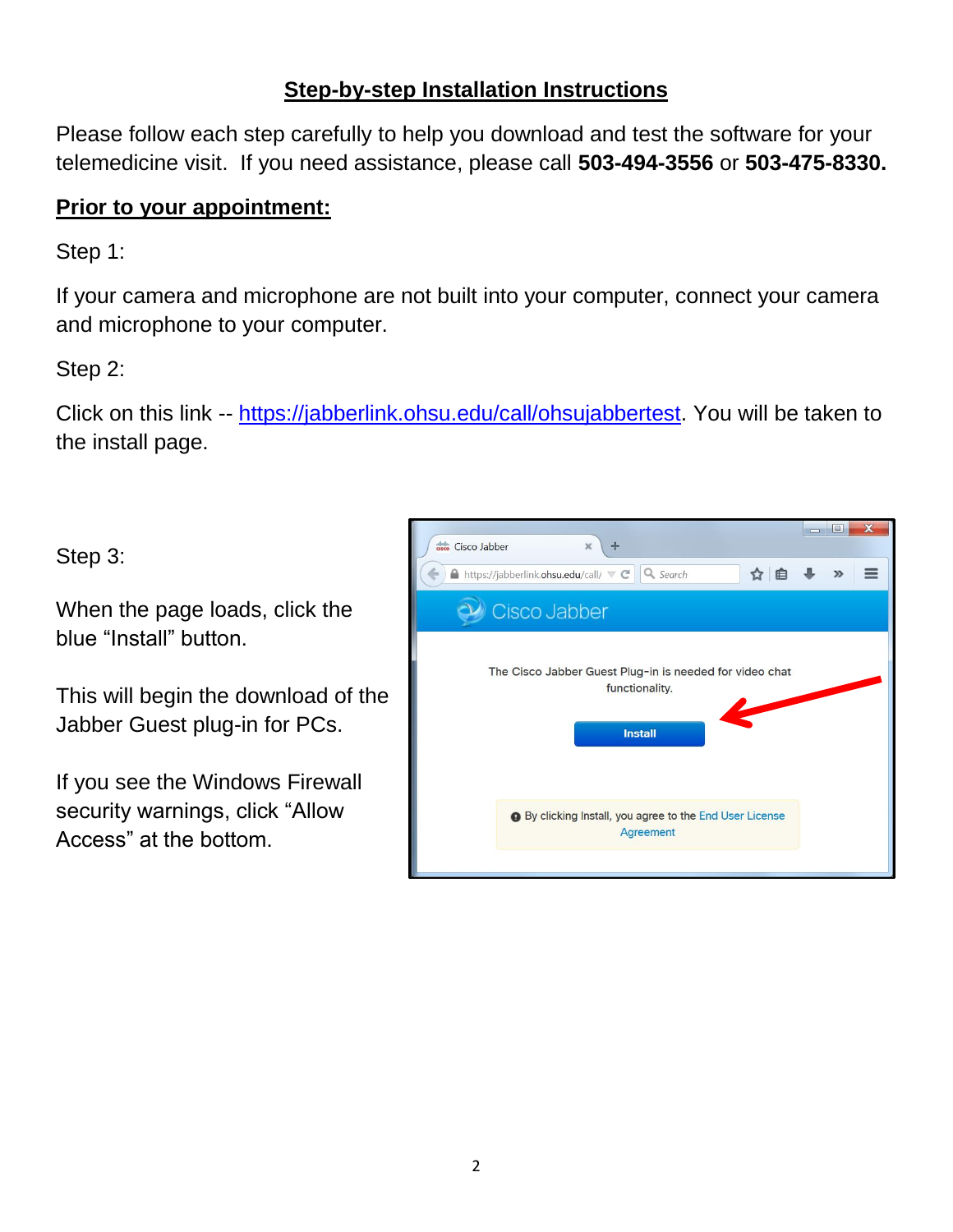Step 4:

Click "Save" File.



Step 5:

Click "Run" when prompted. This message may appear at the TOP of the window instead of the bottom.

**Please note: Firefox does not notify you when the download is completed. Click on "Jabber Guest Plug-In" to start the installation process.** 

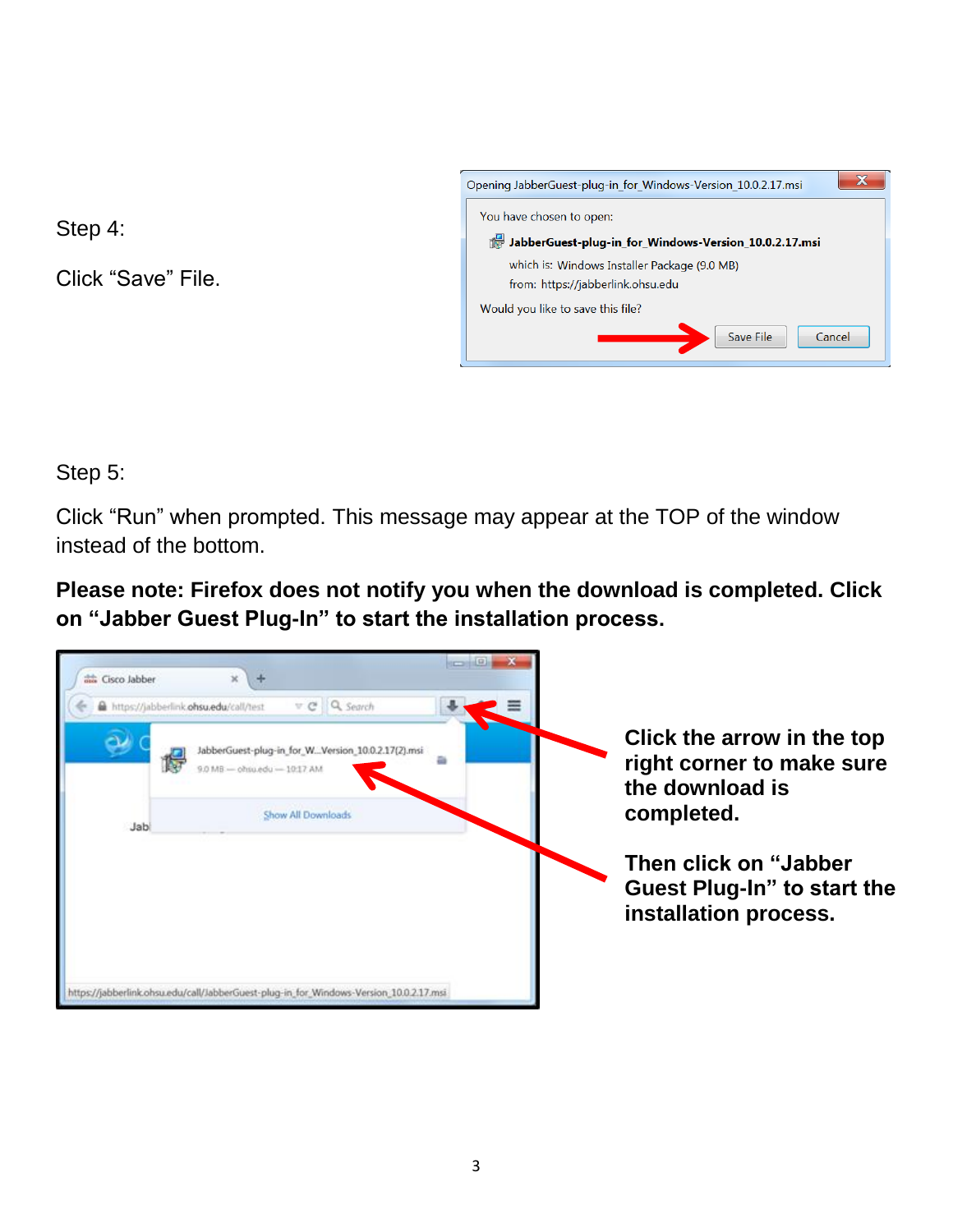Please note: you **may** be prompted by one of the following "Allow Access" messages throughout the installation process. Please be sure to **allow access** each time you are asked.

Examples of "Allow Access" messages:

| Learn More             |                  | Allow jabberlink.ohsu.edu to run "Cisco Jabber Guest"?                                                                                   |
|------------------------|------------------|------------------------------------------------------------------------------------------------------------------------------------------|
|                        | <b>Allow Now</b> | Allow and Remember                                                                                                                       |
| Windows Security Alert |                  | $\mathbf{x}$                                                                                                                             |
|                        |                  | Windows Firewall has blocked some features of this program                                                                               |
|                        |                  | Windows Firewall has blocked some features of Plugin Container for Firefox on all public, private                                        |
| and domain networks.   | Name:            | Plugin Container for Firefox                                                                                                             |
|                        | Publisher:       | Mozilla Corporation                                                                                                                      |
|                        | Path:            | C: \program files (x86) \mozilla firefox \plugin-container.exe                                                                           |
|                        |                  | Allow Plugin Container for Firefox to communicate on these networks:                                                                     |
|                        |                  | Domain networks, such as a workplace network                                                                                             |
|                        |                  | √ Private networks, such as my home or work network                                                                                      |
|                        |                  | Public networks, such as those in airports and coffee shops (not recommended<br>because these networks often have little or no security) |
|                        |                  | What are the risks of allowing a program through a firewall?                                                                             |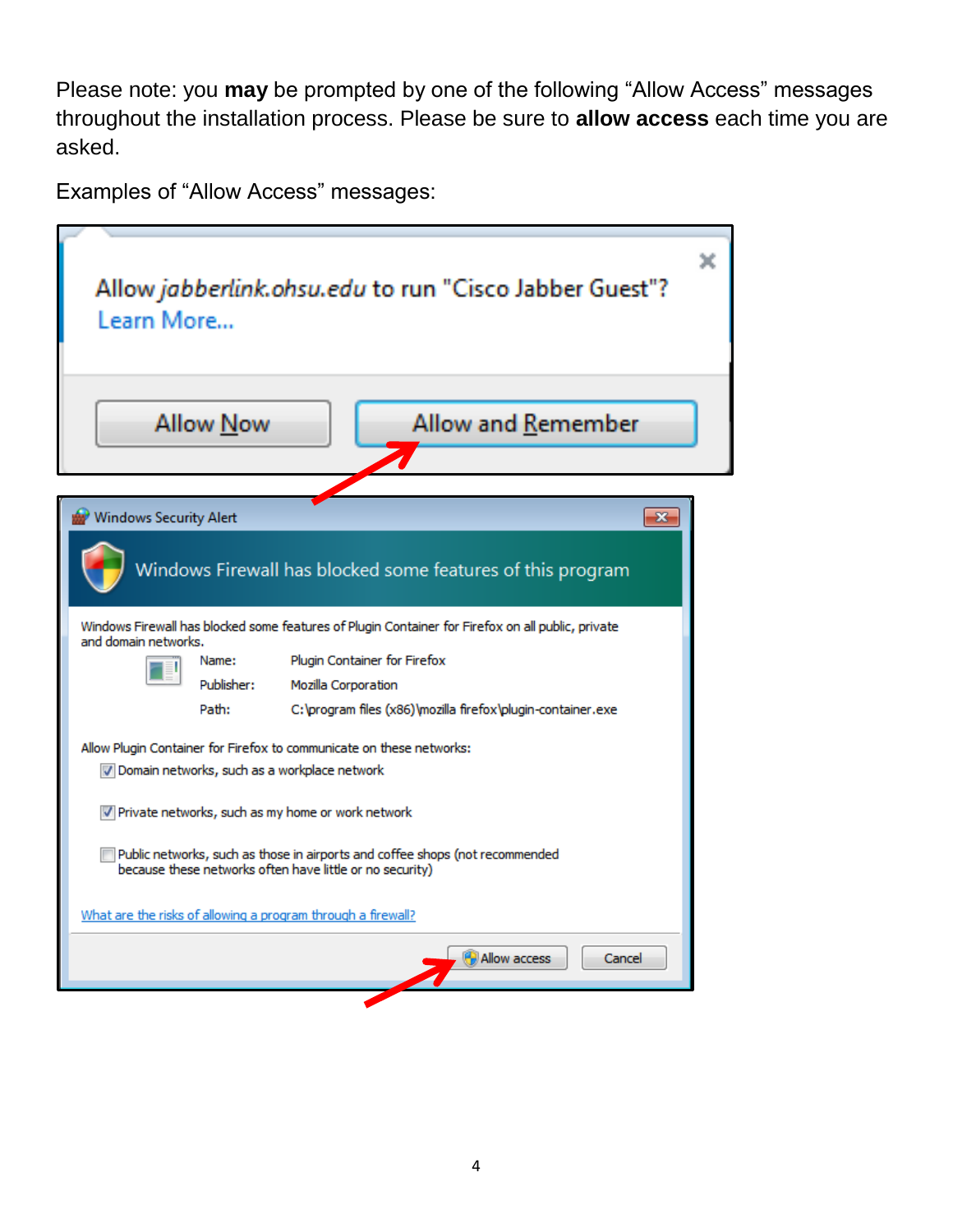

### Step 7:

A test video will appear on the screen. This video helps make sure that your computer will be able to show you the provider's image during the telemedicine visit. The video will have both motion and sound. You will also see yourself on the same screen, to test the webcam connected to your computer.

- **Adjust the sound volume on your computer** to a comfortable level.
- **Adjust your webcam** according to the image you see of yourself, so that you are facing the camera, well lit and clearly visible.

If you do **not** see yourself on the screen or hear any sound from the test video, click on the settings icon found in the bottom left corner of the screen: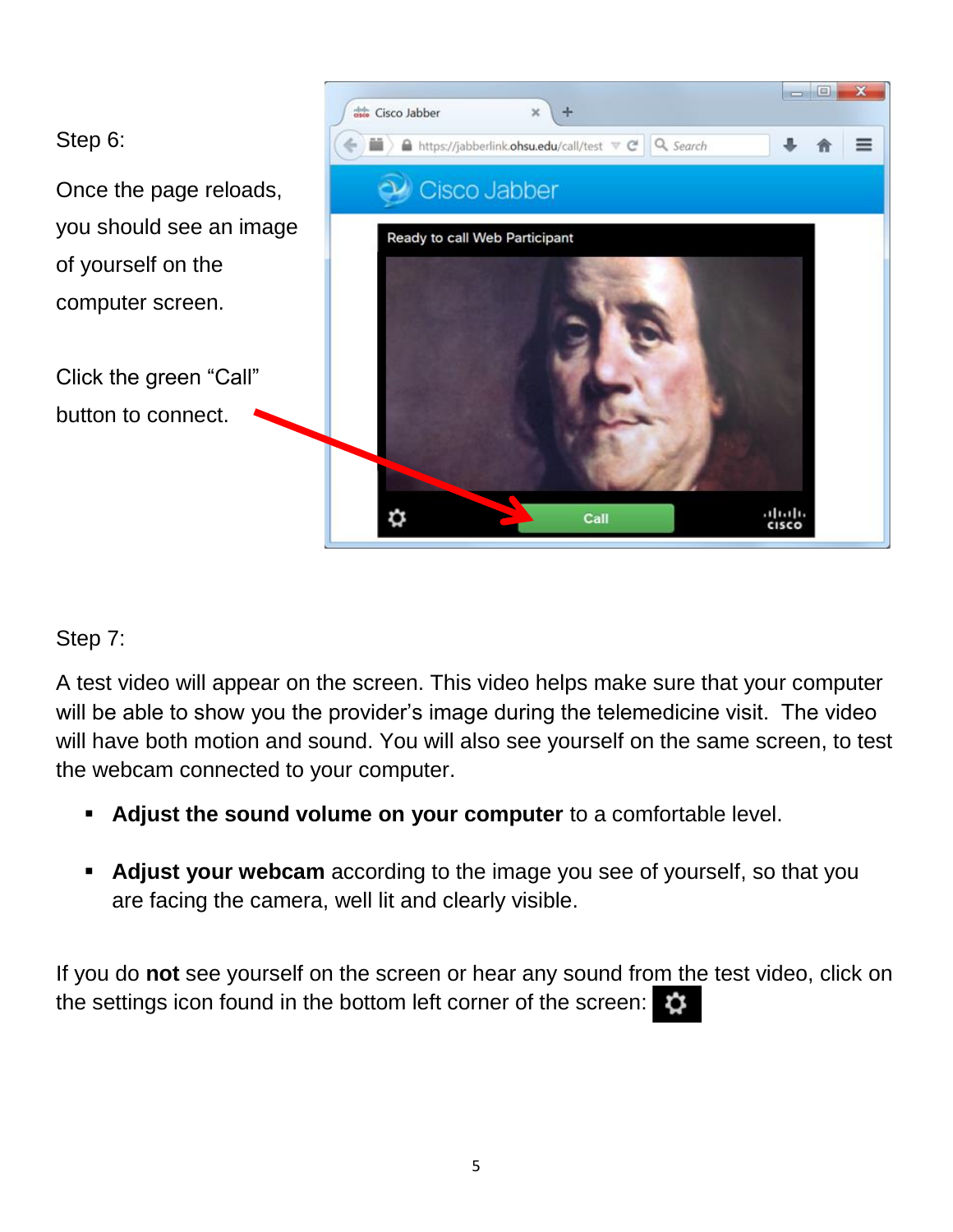The icon will take you to the Settings page. Make sure that the correct camera, microphone, and speakers are selected for use. You can change these options by clicking on the little black arrow next to each device.

| OHSU Video Test Site                                                          |                          |  |  |
|-------------------------------------------------------------------------------|--------------------------|--|--|
| <b>Settings</b>                                                               |                          |  |  |
| <b>Audio Playback</b>                                                         |                          |  |  |
| Speakers / Headphones (IDT High Definition At                                 |                          |  |  |
| <b>Audio Capture</b>                                                          |                          |  |  |
| Microphone (Orbit/Sphere AF)                                                  | $\blacktriangledown$     |  |  |
| Video                                                                         |                          |  |  |
| QuickCam Orbit/Sphere AF                                                      | $\overline{\phantom{a}}$ |  |  |
| <b>About Cisco Jabber Guest</b>                                               |                          |  |  |
| Cisco Jabber Guest: jg10.0_10.0.2.75<br>Cisco Jabber Guest Plug-in: 10.0.2.17 |                          |  |  |
|                                                                               |                          |  |  |
|                                                                               |                          |  |  |
|                                                                               |                          |  |  |
|                                                                               |                          |  |  |

You will see a list of options for what device to use (for example, headphones or the computer's main speakers). Click on the device you would like to use.

| <b>Settings</b>       |                                              |                                                                                                                        |  |
|-----------------------|----------------------------------------------|------------------------------------------------------------------------------------------------------------------------|--|
| <b>Audio Playback</b> |                                              |                                                                                                                        |  |
|                       | Communications Headphones (IDT High Definiti | ▼                                                                                                                      |  |
|                       |                                              | Communications Headphones (IDT High Definition Audio CODEC)<br>Speakers / Headphones (IDT High Definition Audio CODEC) |  |
|                       | Microphone (Orbit/Sphere AF)                 |                                                                                                                        |  |
| Video                 |                                              |                                                                                                                        |  |
|                       | QuickCam Orbit/Sphere AF                     |                                                                                                                        |  |

When you are done, click on the settings icon  $\ddot{Q}$  again to go back to the main screen.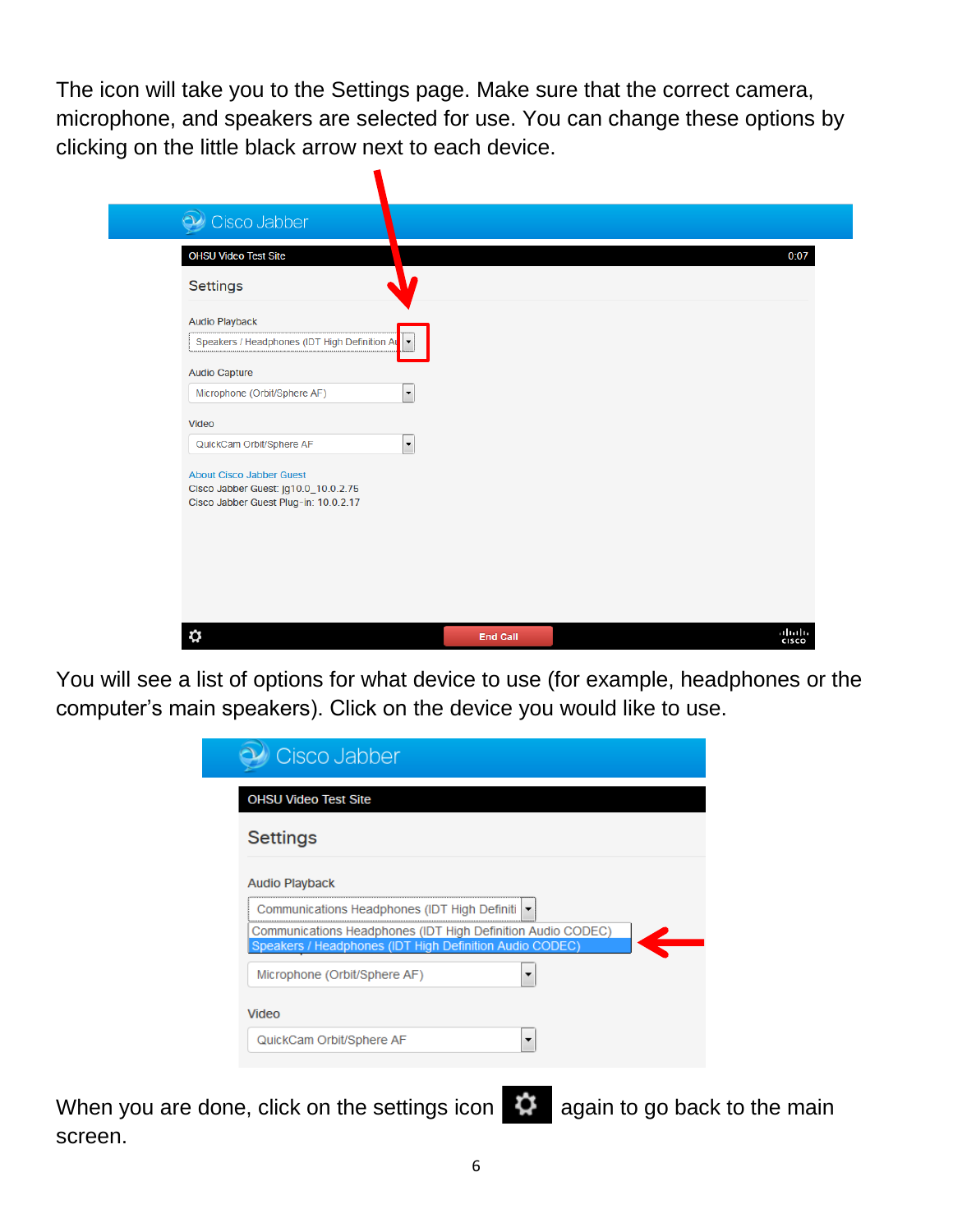Step 7:

Once you have adjusted the sound and camera, you are ready! Click the red "End Call" button to end the test call.